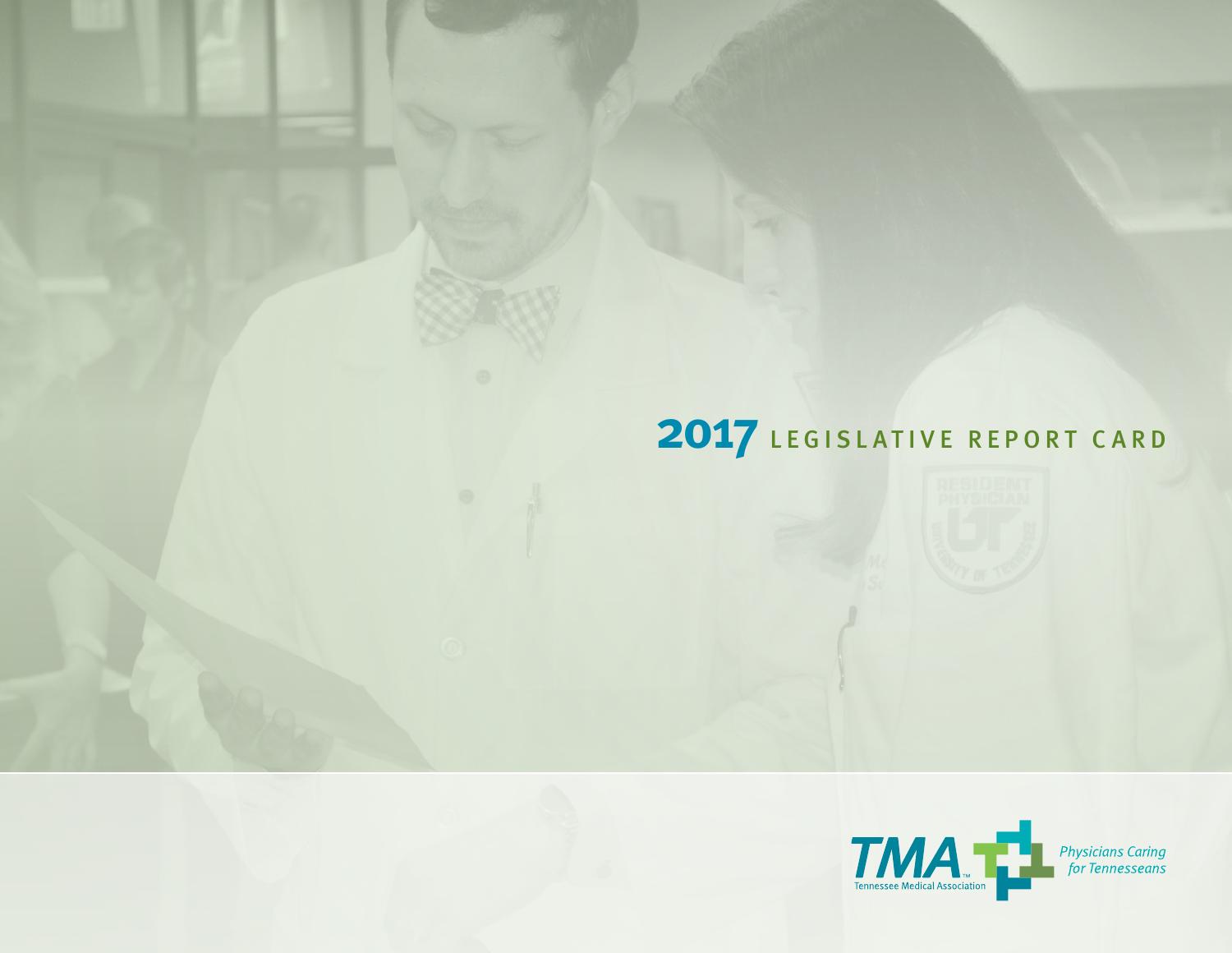# TMA made big strides forward for physicians and patients in Tennessee during the first session of the

110th General Assembly. Laws passed, amended and defeated in 2017 will have a positive effect on healthcare in Tennessee for years to come.

The state's largest and most influential professional organization for doctors passed three bills into law and worked diligently to protect physicians and patients by amending or defeating numerous bills that would have harmed the practice of medicine, or interfered with the sacred doctor-patient relationship.

*TMA's advocacy team reviewed 1,466 bills for their potential impact on physicians and patients in the state. They tracked more than 300 bills and amended more than 40 pieces of legislation to better align them with the needs of our physician members.*

# 2017 Results

r e v i e w e d **1,466** bills



**TRACKED +300** bills



**AMENDED +40** bills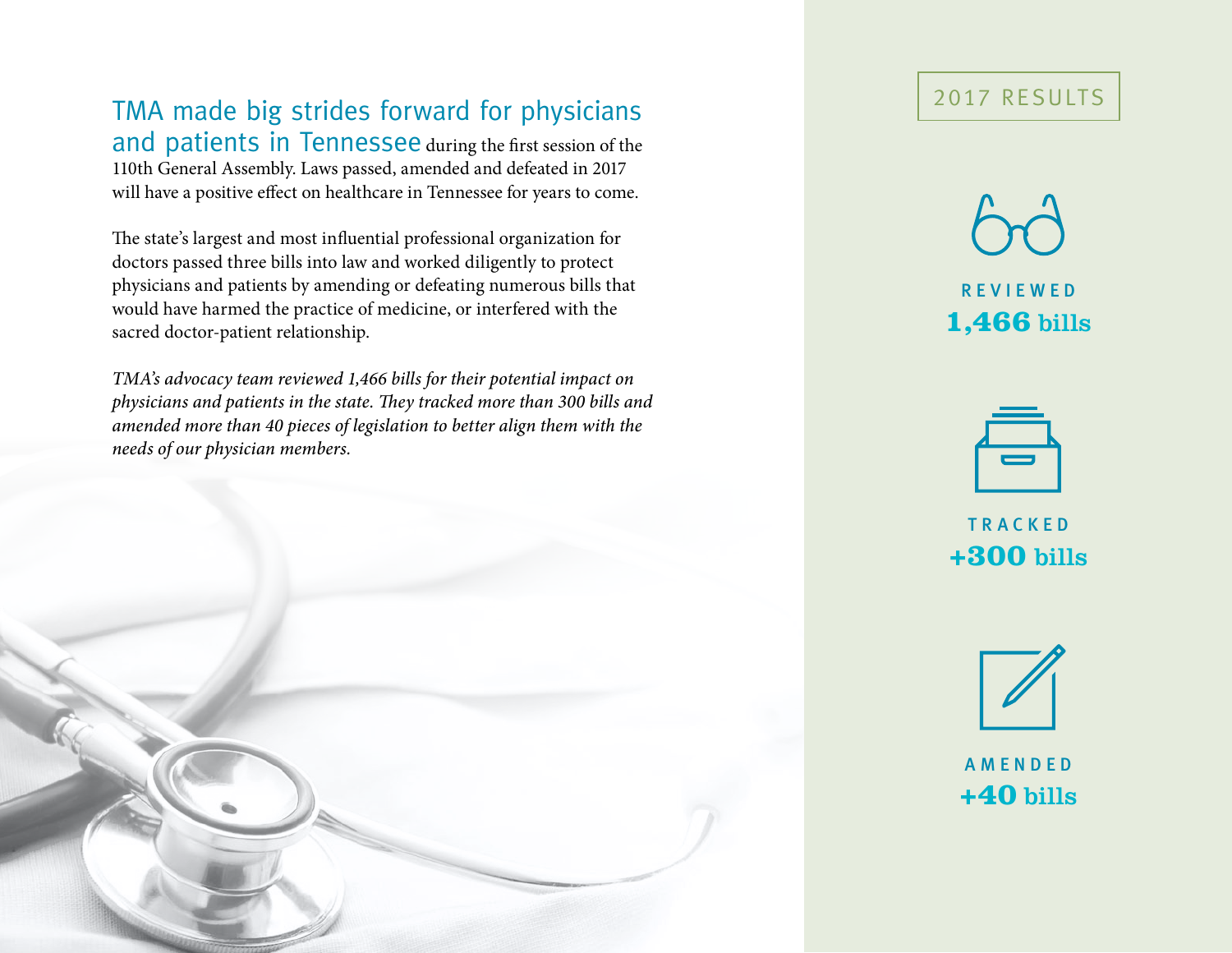

# Removing Barriers to Quality Care

TMA's top legislative priorities in 2017 helped remove barriers to providing quality care to Tennesseans.

- The General Assembly passed TMA's **Healthcare Provider Stability Act** to help level the playing field between healthcare providers and payers, and give medical practices more financial predictability. TMA fought for four years to see this first-of-its-kind legislation made into law. When it takes effect in 2019, the Act will bring increased transparency to the insurance payment process and limit how often payers can change fee schedules and payment policies and methodologies.
- TMA also took a major step toward **removing the burden of maintenance of certification** for Tennessee physicians with a new law that will prevent MOC from being required for state medical licensure. The same law creates a task force of six lawmakers who will study MOC in relation to hospital hiring practices and admitting privileges and insurance network participation and reimbursement, and make recommendations to the General Assembly in 2018.
- TMA also fought for **equal protections for doctors of osteopathy** during the 2017 legislative session. A revision of the law in 2011 inadvertently removed peer review from the DO chapter of Tennessee law. But TMA successfully put forward a bill to make sure that the error was corrected and that DOs have the same peer review protections as medical doctors.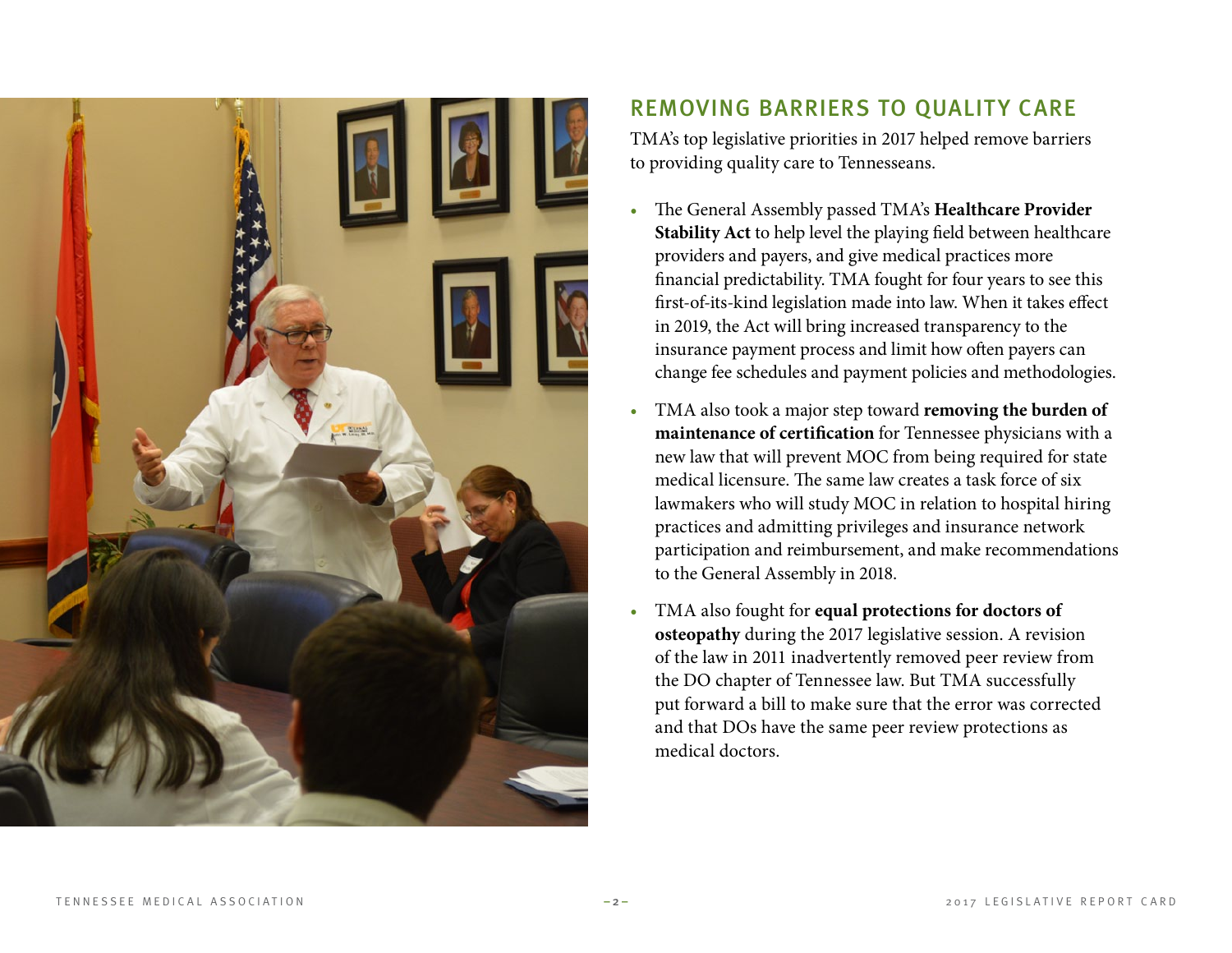

### Budget Victory for Oncology Practices and Patients

Tennessee lawmakers and state officials must balance countless priorities when setting the state budget. TMA in 2017 continued efforts to make sure that oncologists and cancer patients were a part of those calculations. The finalized budget **includes \$1 million to cover the cost of oncology drugs** administered to dual-Medicare/TennCare eligible patients.

TMA advocated for four years to get the funding included in the state budget, and now all those years of effort are paying off for physicians and patients.

Medicare typically reimburses oncology practices only about 80 percent of the cost of drugs administered to dual-eligible patients, and practices treating dual-eligible patients absorb the remaining costs.

*The new funding means that Medicare and TennCare will now cover 100 percent of cancer medications that can cost thousands of dollars per patient.*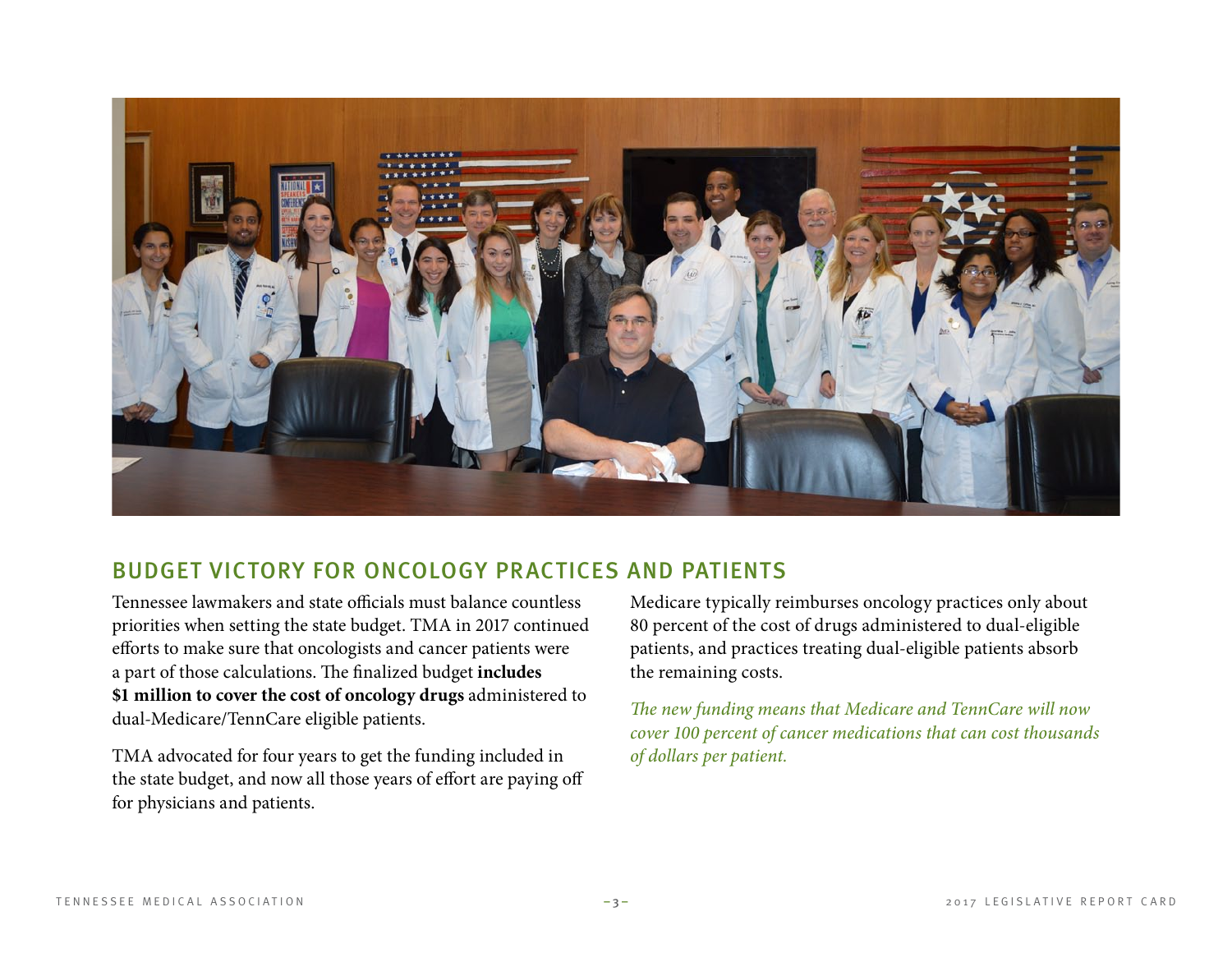



## Engaging in Payment Reform

As the state and federal government develop and implement value-based healthcare payment models, TMA is working to make sure that physicians have meaningful input in the process.

TMA physician leaders and staff met with representatives from the governor's office, Division of Finance and Administration and the Bureau of TennCare in early 2017 to oppose a planned expansion of the TennCare episodes of care payment model into the commercial market. Their advocacy garnered a commitment from the State not to pursue mandatory participation in episodes of care for physicians treating patients in the state employee health program or commercial insurance plans. Weeks later, state officials announced that the state employees' Benefits Administration episodes of care program will only include gainsharing and no risk (penalties) for the state employee health program in 2018. However, TennCare and Cover Kids will continue to have both an upside and penalty.

TMA continues to advocate for improvements to the design of episodes, better data transparency and consistency, and fairer treatment of physicians who serve as quarterbacks in the program.

The Group Practice Coalition, the Tennessee Orthopedic Society and the Neurospine Committee advocated with TMA on this issue.

 [Find the latest payment reform news and resources](https://www.tnmed.org/paymentreform)  at **tnmed.org/paymentreform**.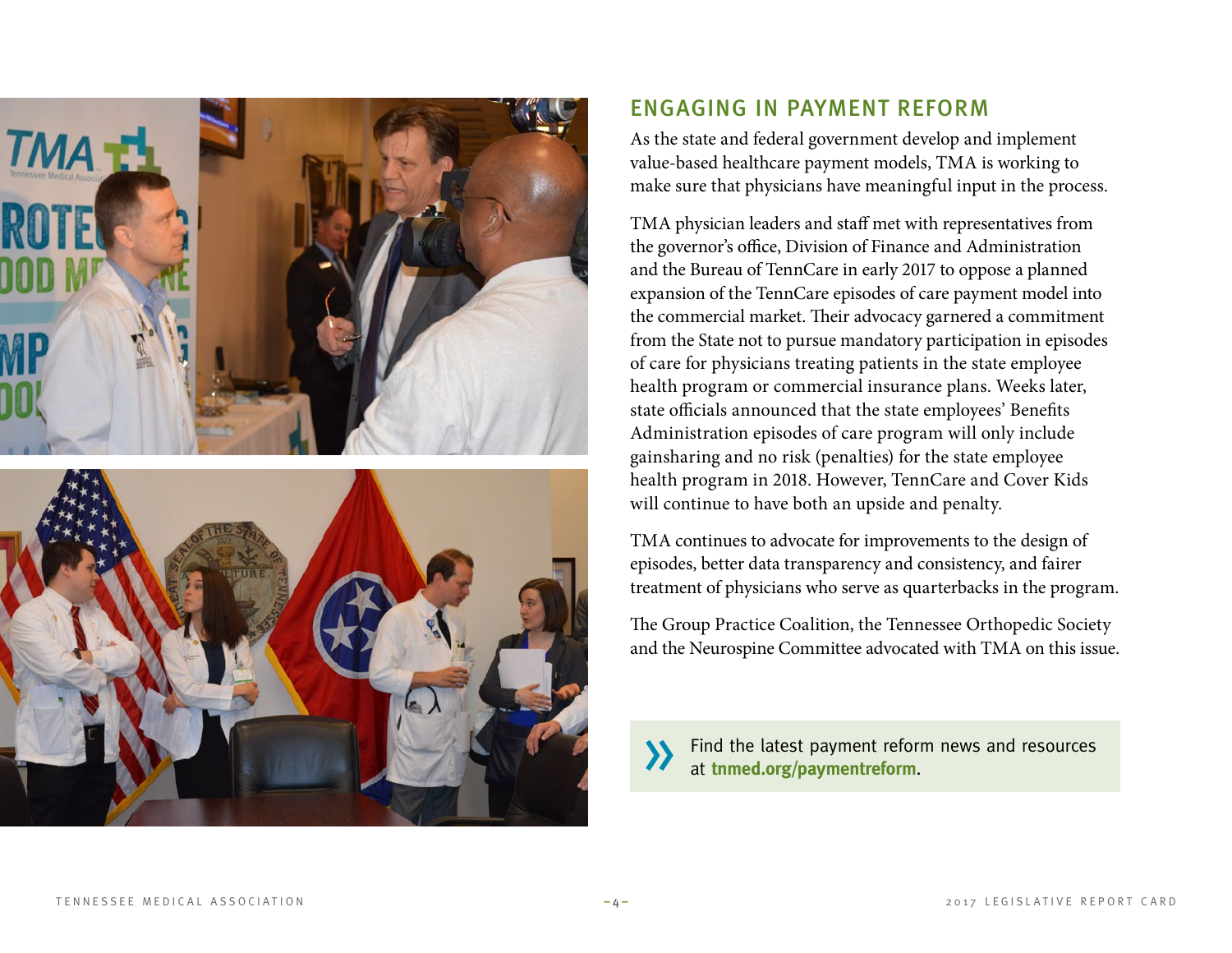# Protecting Appropriate Scope of Practice

TMA has for the past several years successfully fought against bills that would have allowed for APRN independent practice in Tennessee, and in 2017 negotiated a three-year moratorium with nursing organizations on all scope of practice bills unless all parties agree to a bill.

TMA's position remains firm in advocating for more collaboration between all healthcare providers, supporting a model where physicians serve as the clear leaders of integrated healthcare delivery teams.

 [You can learn more about TMA's preferred](https://www.tnmed.org/teambasedcare)  healthcare model at **tnmed.org/teambasedcare**.

Sen. Richard Briggs, MD (R-Knoxville) and Rep. Ryan Williams (R-Cookeville) are sponsoring a bill that would allow physician assistants with three years of practice to enroll in Lincoln Memorial University's Doctor of Medical Science program

and obtain a doctorate-level degree. Doctors of Medical Science would be allowed to practice in primary care, but would be required to be affiliated with a group practice or hospital. TMA opposed the measure—expressing concerns including the name of the proposed designation—and convinced the sponsors to delay consideration of the bill until 2018, agreeing to work closely with the legislators and LMU to facilitate statewide education efforts during the remainder of 2017.

Education sessions for TMA members will take place in Jackson, Memphis, Nashville and Chattanooga.

TMA worked with the Tennessee Orthopedic Society on two more scope of practice-related bills. One proposal would have allowed nurses to return student athletes who had suffered a concussion to play, though they don't have the appropriate training to do so. TMA and TOS helped defeat the bill. TMA and TOS also collaborated to amend language in a bill that would have inadvertently expanded scope of practice for chiropractors.

## Easing Licensure and Credentialing Issues

TMA supported a bill in 2017 adding Tennessee to a list of compact states to streamline the application process for physicians to become licensed in multiple states.

Another new law will give retired doctors an easier path to regain their license by allowing them to get a temporary license while they work toward full re-licensure.

TMA was also able to resolve a surgeon credentialing loophole without a need for legislation. A 2016 credentialing law allows physicians to receive reimbursement for services performed

between a credentialing application being completed and being approved by a health insurer. But the law didn't always work for surgeons because much of their services require prior authorizations, and those were being denied because they had pending applications and were not yet in network. TMA worked behind the scenes with Sen. Richard Briggs and state health insurers to resolve the issue, with each health plan submitting a workaround solution to Dr. Briggs to address prior authorizations for surgery while a credentialing application is pending.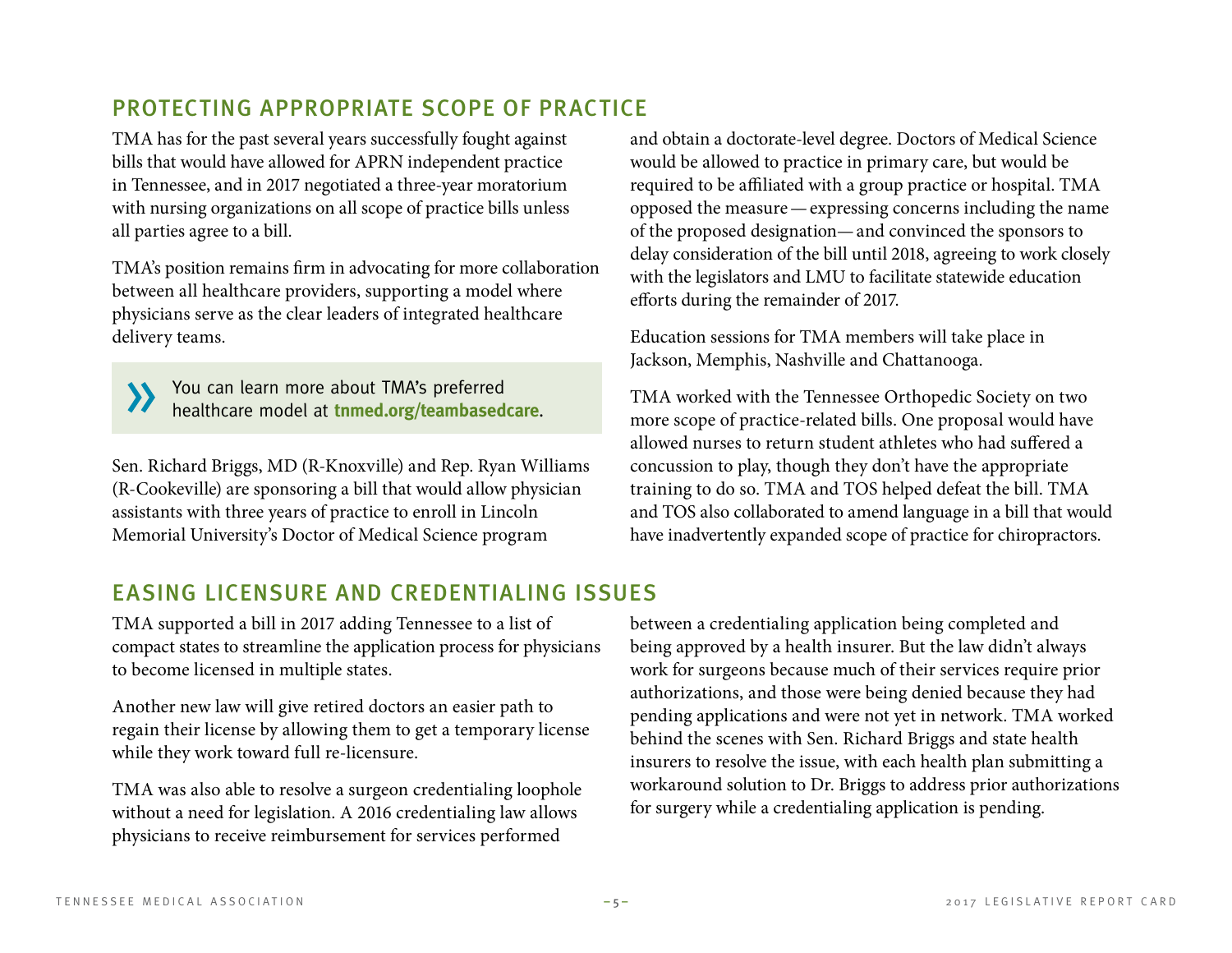





# Opposing and Defeating Bad Bills

Just as "Do No Harm" is a foundational tenant of the medical profession, TMA strives to make sure that legislation approved by the General Assembly does not harm Tennessee physicians or patients. The bills we prevent from becoming law are often just as important to our members as the bills we proactively support.

- In 2017, TMA helped **prevent a corporate practice of medicine bill** from moving forward in the legislature. The bill would have allowed hospitals to employ radiologists, pathologists, anesthesiologists and emergency room physicians. It was filed as an attempt to force TMA and other organizations representing healthcare providers to move forward with balance billing legislation that would have created unnecessary slowdowns in care and additional administrative hassles. Though the corporate practice of medicine bill was filed without notice to TMA, staff lobbyists identified it during their meticulous monitoring of newly filed bills and quickly contacted sponsors to explain the negative ramifications of the bill. It eventually died in committee.
- For the second year in a row, TMA, in collaboration with SVMIC, was also able to stop a bill brought forward by Atlanta-based Patients for Fair Compensation **to replace Tennessee's existing medical malpractice system with a government-run administrative patient compensation system**. TMA questioned the constitutionality of the bill and the impact it would have on Tennessee's practice environment, which is currently one of the best in the country.
- TMA was also able to successfully defend against two bills that would have negatively impacted **pain clinics and pain management physicians**. The bills—a product of House Speaker Beth Harwell's opioid task force—would have raised existing tort reform cap limits when a provider is required to be licensed as a pain management clinic, and required referrals to pain management clinics to come only from emergency physicians or primary care physicians. TMA watched for legislation based on those recommendations and worked quickly to make sure the damaging legislation wouldn't go forward. They were withdrawn by the sponsor until 2018 thanks to efforts from TMA and the Neurospine Committee.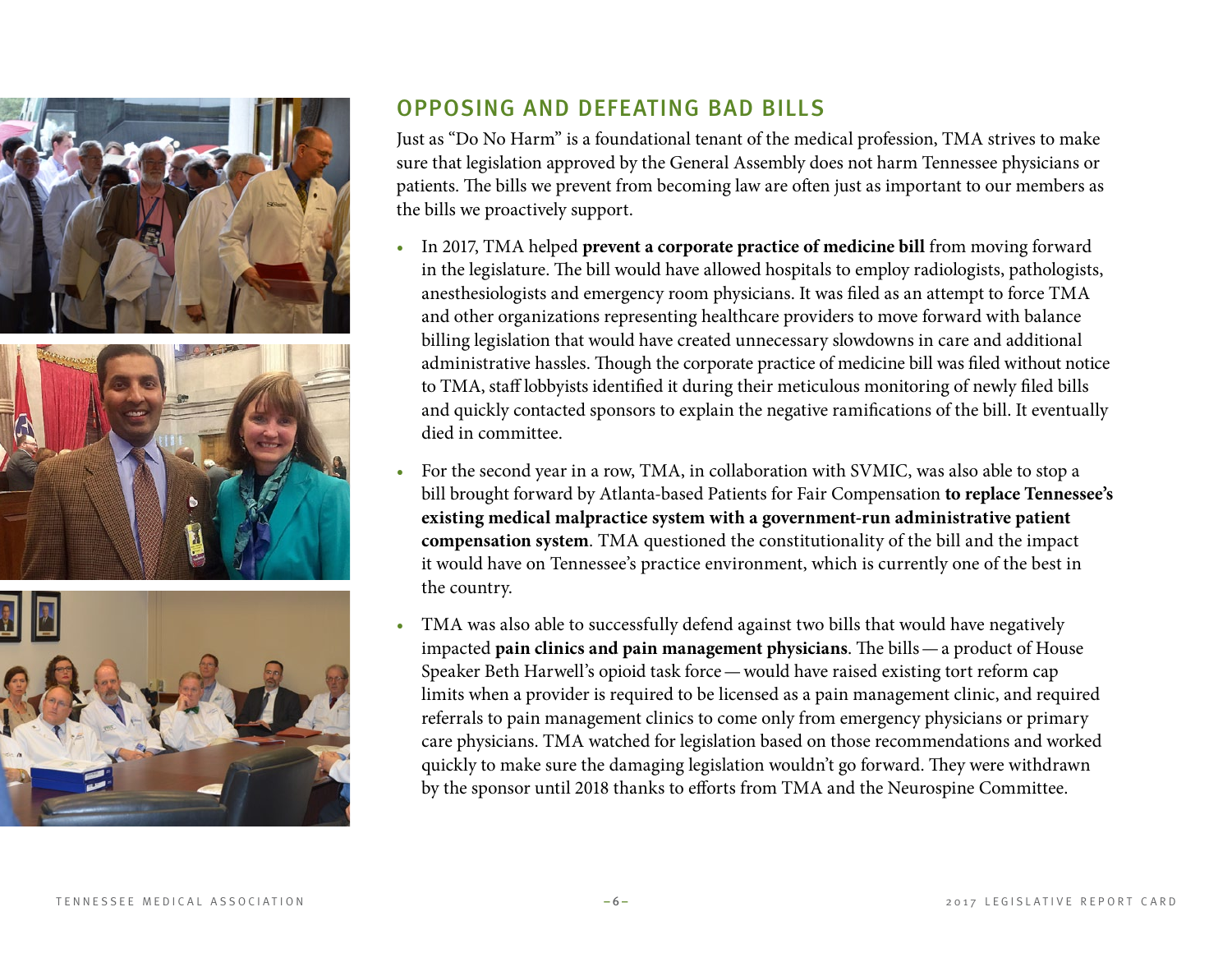

#### Engaging the Grassroots Network

Lawmakers are influenced most by personal interactions with their constituents, and TMA's legislative success in 2017 was due in large part to the hundreds of member physicians who lobbied senators and representatives on behalf of their practices, their profession and their patients.

- Many doctors volunteered their time to come to Capitol Hill throughout the session to serve as **Doctor of the Day**, where they served the medical needs of lawmakers and spoke to them about the issues important to their practice and their patients.
- It was also a landmark year for TMA's biggest annual advocacy event, **Day on the Hill.** A record number of participants more than 300 in all—came to Legislative Plaza in March to meet with legislators about TMA's legislative priorities and the challenges that physicians face in the current healthcare environment.
- Hundreds of physician members also responded to TMA **calls to action** by writing emails and calling senators and representatives to ask them to support TMA legislation at critical junctures.
- Many physicians also support TMA's legislative efforts by contributing to **IMPACT**, the non-partisan political action committee established by TMA. Donations support the important goal of making sure friends of medicine are elected to state political office. During the 2016 election, **IMPACT** contributed nearly \$150,000 to friends of medicine, and more than \$100,000 in contributions have been approved for 2017.

 [Learn more about IMPACT and](https://tnmed.org/grassroots)  donate at **tnimpact.com**.

#### Get involved in TMA advocacy at **[tnmed.org/grassroots](https://tnmed.org/grassroots)**.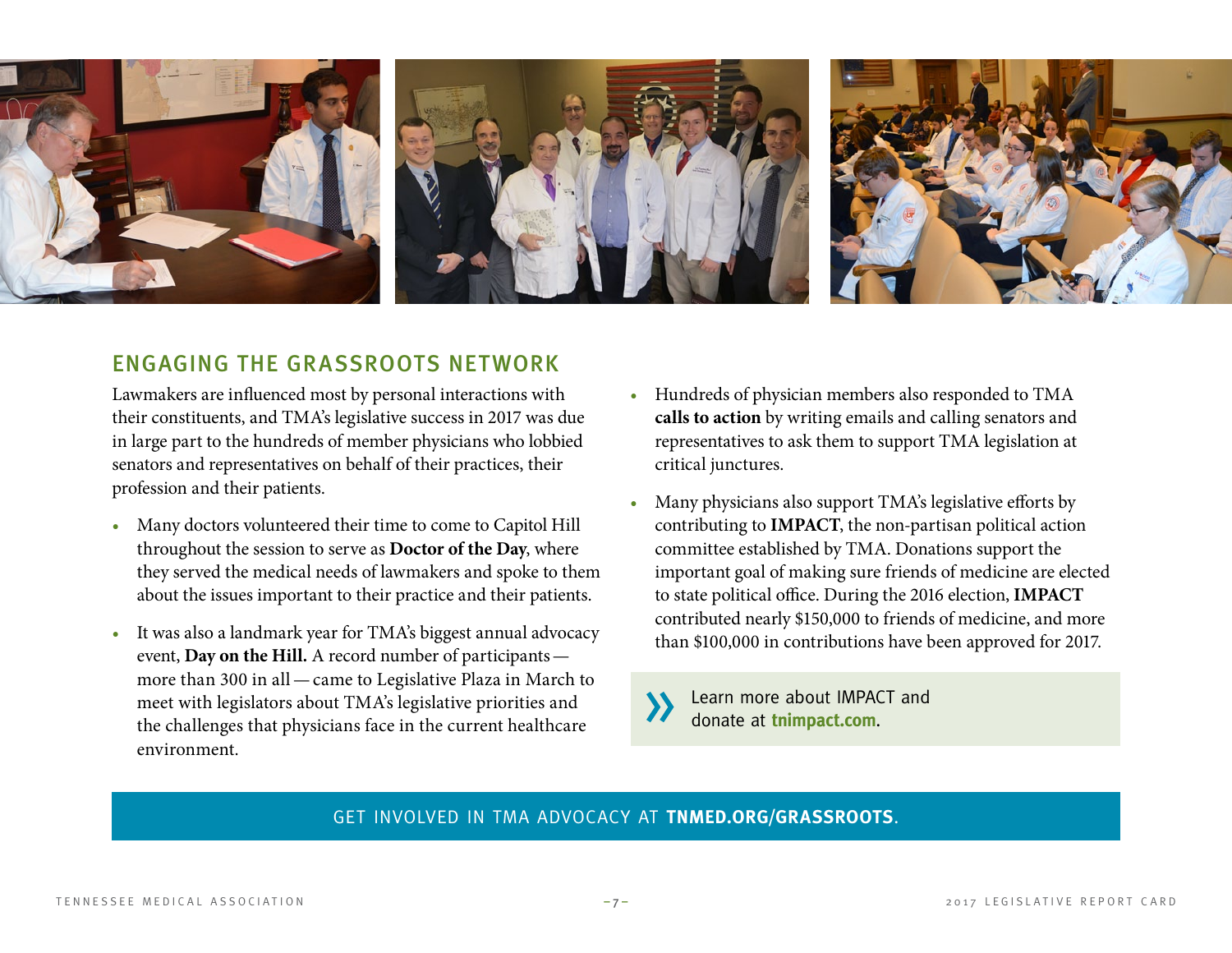# TMA Bills

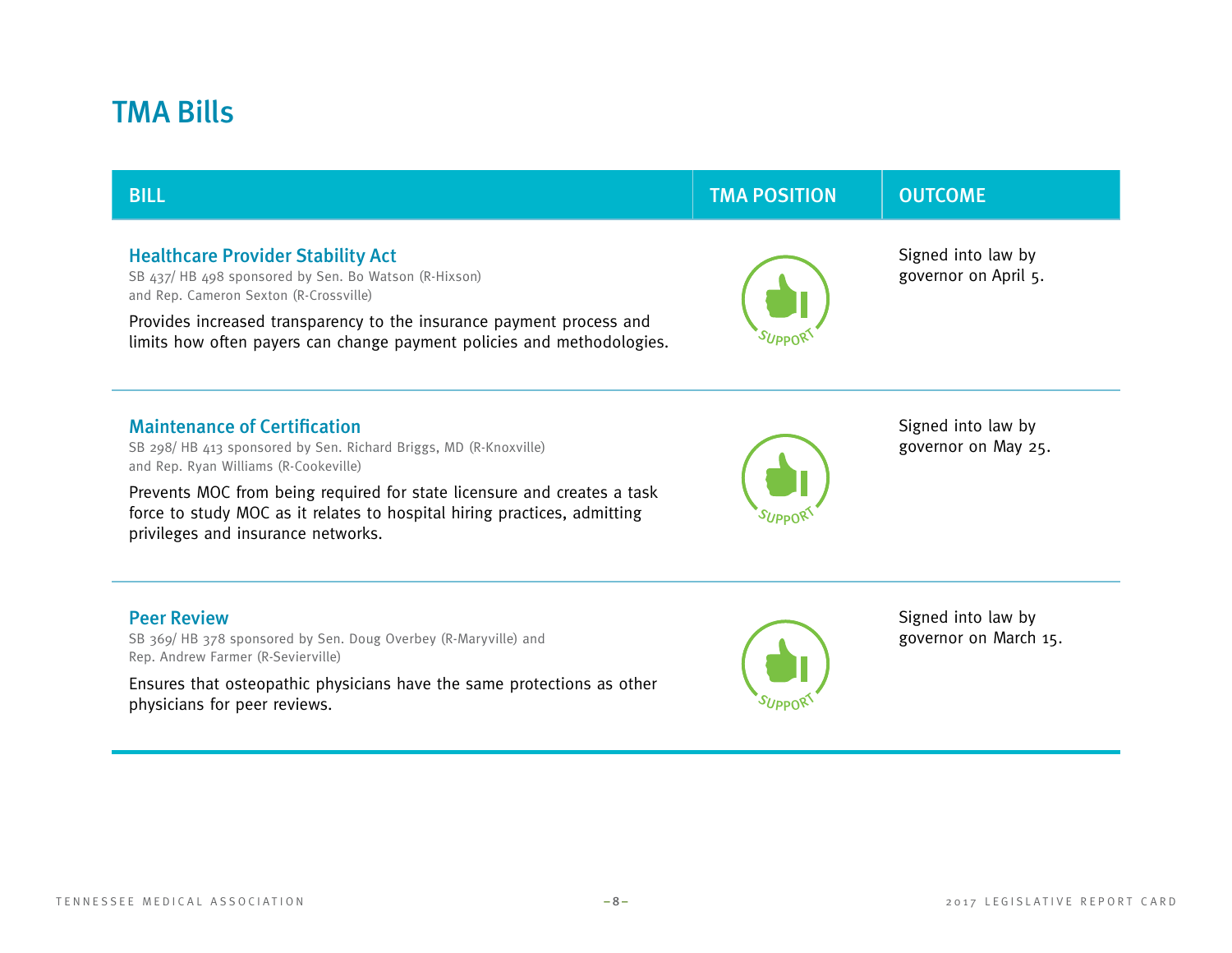# Other Legislation

| <b>BILL</b>                                                                                                                                                                                                                                                | <b>TMA POSITION</b>                        | <b>OUTCOME</b>                                                                  |
|------------------------------------------------------------------------------------------------------------------------------------------------------------------------------------------------------------------------------------------------------------|--------------------------------------------|---------------------------------------------------------------------------------|
| <b>Nurse Independent Practice</b><br>SB 1056/HB 1177 sponsored by Sen. Janice Bowling (R-Tullahoma)<br>and Rep. Jeremy Faison (R-Cosby)<br>Would authorize advanced practice registered nurses to prescribe and<br>practice without physician supervision. |                                            | Died in committee.                                                              |
| <b>Doctor of Medical Science Act</b><br>SB 850/HB 696 sponsored by Sen. Briggs and Rep. Williams<br>Would allow physician assistants with a doctor of medical science degree<br>to practice in primary care as part of a group practice or hospital.       | <b>OPPNS</b><br>pending further<br>details | Delayed until 2018<br>while education on<br>bill is provided to<br>TMA members. |

#### Student Athlete Head Injuries

SB 1055/ HB 1099 sponsored by Sen. Bowling and Rep. Timothy Hill (R-Blountville)

Would allow nurse practitioners to authorize a student athlete to return to play after a head injury.



Died in Committee.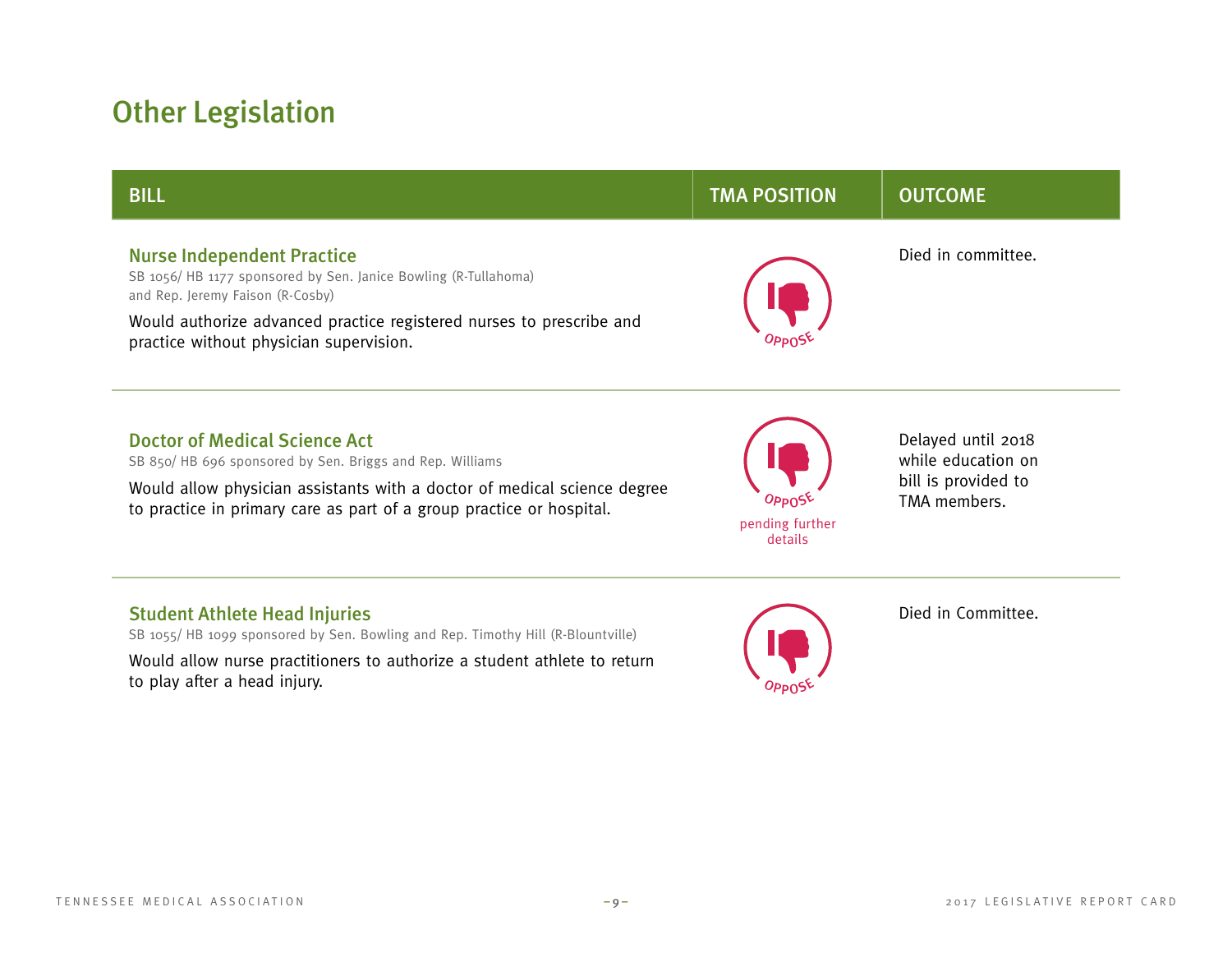| <b>BILL</b>                                                                                                                                                                                                                                                                                                                          | <b>TMA POSITION</b> | <b>OUTCOME</b>                                           |
|--------------------------------------------------------------------------------------------------------------------------------------------------------------------------------------------------------------------------------------------------------------------------------------------------------------------------------------|---------------------|----------------------------------------------------------|
| <b>Board of Chiropractic Examiners</b><br>SB 313/HB 387 sponsored by Sen. Ed Jackson (R-Jackson) and Rep. Williams<br>In addition to making changes to the board of chiropractic examiners,<br>the original bill would have expanded the scope of practice for<br>chiropractors in Tennessee. Amendments prevented it from doing so. | as amended          | Amended and signed<br>into law by governor<br>on May 25. |
| <b>Interstate Medical Licensure Compact</b><br>SB 595/HB 664 sponsored by Sen. Watson and Rep. Matthew Hill (R-Jonesborough)<br>Streamlines the application process for physicians to become licensed<br>in multiple states.                                                                                                         |                     | Signed into law by<br>governor on May 11.                |
| <b>Physician Temporary Licenses</b><br>SB 1204/HB 315 sponsored by Sen. Mark Norris (R-Collierville) and<br>Rep. David B. Hawk (R-Greeneville)<br>Allows retired physicians to get a temporary license while they<br>work toward full licensure.                                                                                     |                     | Signed into law by<br>governor on May 2.                 |
| <b>Corporate Practice of Medicine</b><br>SB 425/HB 465 sponsored by Sen. John Stevens (R-Huntingdon) and<br>Rep. Ron Travis (R-Dayton)<br>Would have allowed hospitals to employ radiologists, pathologists,<br>anesthesiologists and emergency room physicians.                                                                     |                     | Died in committee.                                       |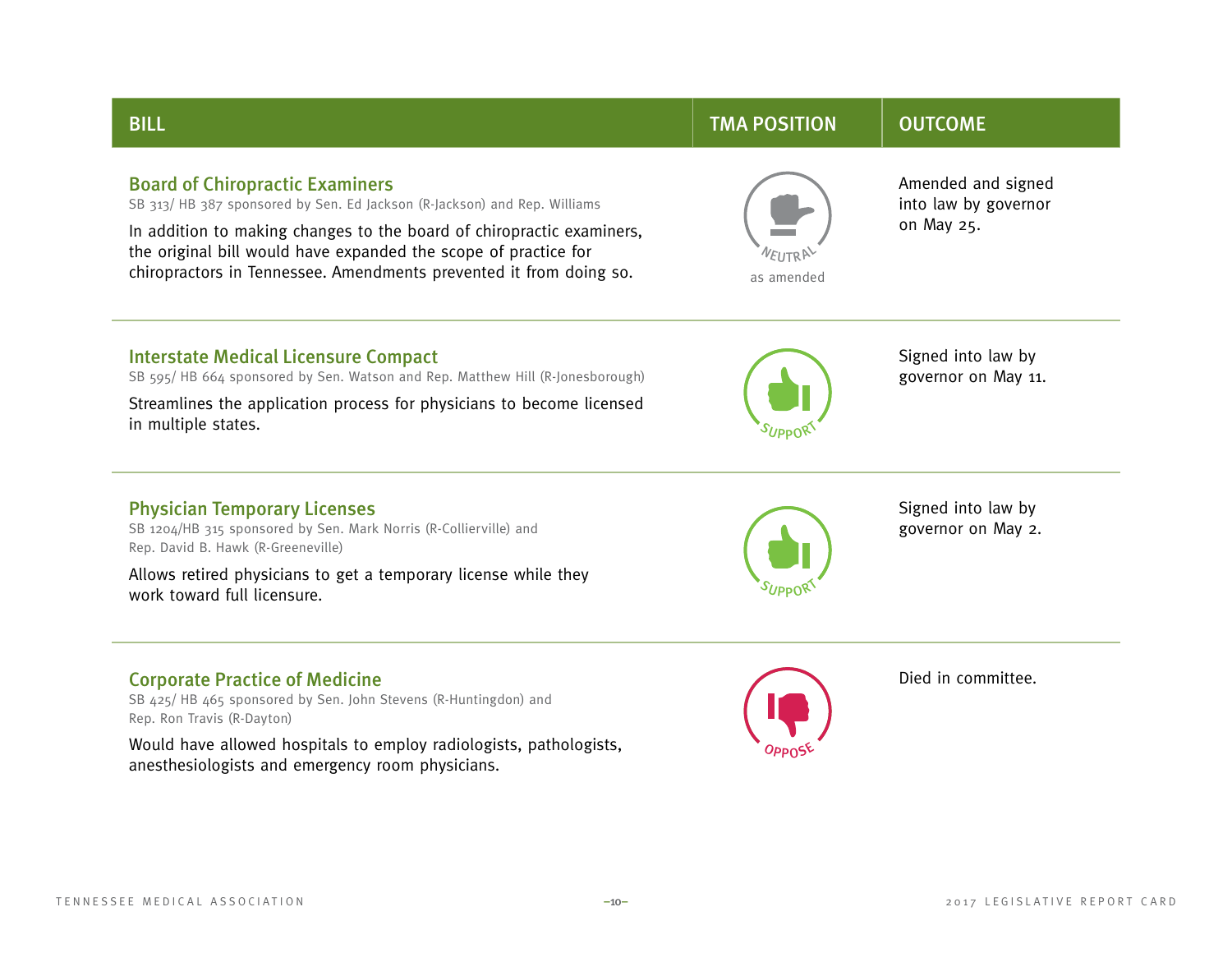SB 943/ HB 967 sponsored by Sen. Bill Ketron (R-Murfreesboro) and

Would have required a physician supervising a mid-level provider to review at least 20 percent of charts within 72 hours of the patient being seen.

Rep. Matthew Hill (R-Jonesborough)

| and Kep. Gien Casada (K-Franklin)                                                                                                                            |  |
|--------------------------------------------------------------------------------------------------------------------------------------------------------------|--|
| Would have established a government-run administrative system to<br>replace Tennessee's current medical malpractice liability system for<br>physicians only. |  |
| <b>Tort Reform Cap Change</b><br>SB 474/HB 613 sponsored by Sen. Jackson and Rep. Curtis Johnson (R-Clarksville)                                             |  |
| Would have raised existing tort reform cap limits when a provider is<br>required to be licensed as a pain management clinic.                                 |  |
| <b>Pain Management Referrals</b><br>SB 777/HB 717 sponsored by Sen. Jackson and Rep. Johnson                                                                 |  |
| Would have required referrals to pain management clinics to come only<br>from emergency physicians or primary care physicians.                               |  |
| 72 Hour Bill                                                                                                                                                 |  |

# Patients for Fair Compensation

SB 744/ HB 1150 sponsored by Sen. Jack Johnson (R-Franklin) and Rep. Glen Casada (R-Franklin)

#### Died in committee.



Withdrawn until 2018.

Withdrawn until 2018.

Died in committee.



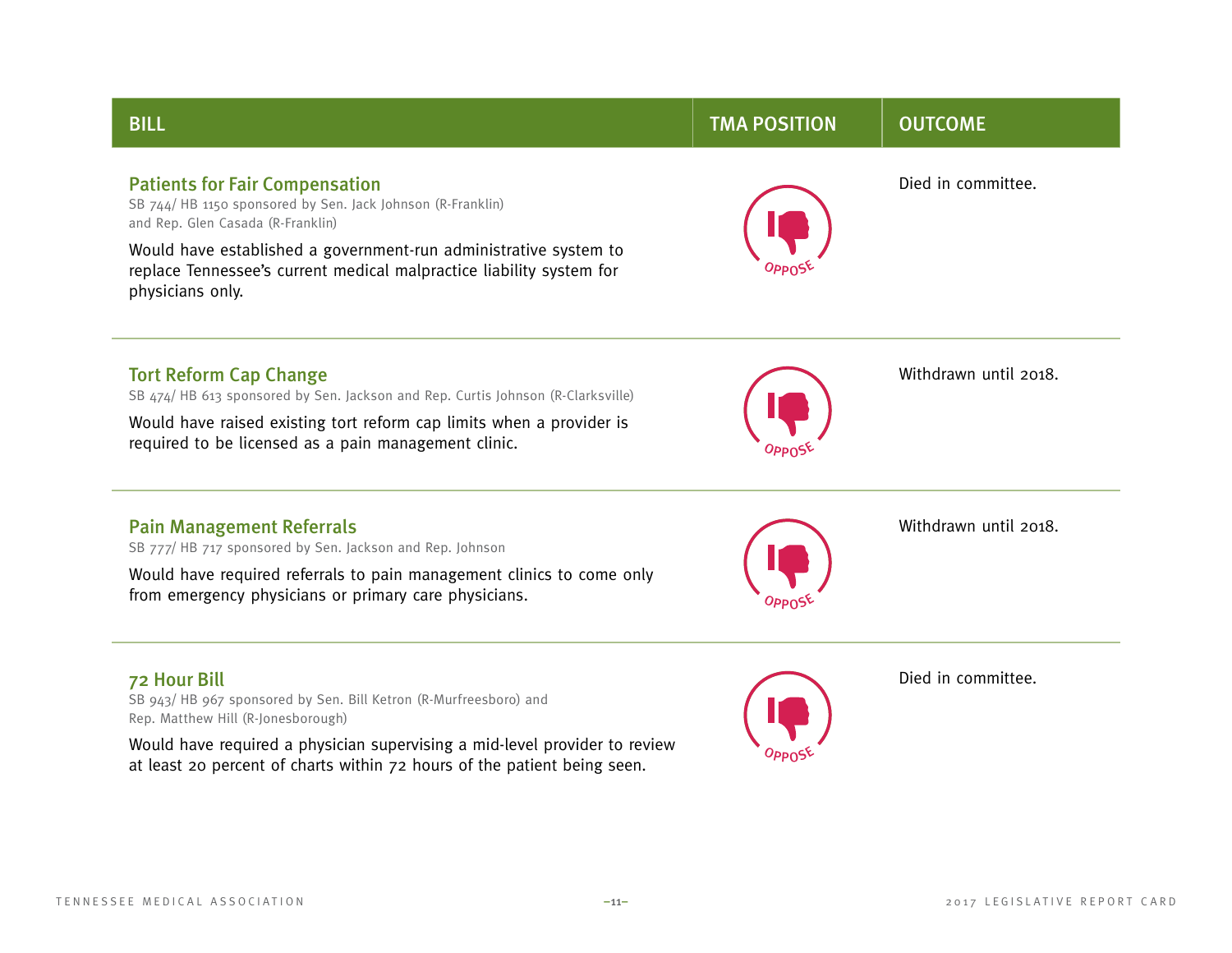

#### Workers' Compensation Reform

SB 297/ HB 666 sponsored by Sen. Briggs and Rep. Matthew Hill

In addition to other changes to the workers' compensation system, requires that at least one physician on a workers' comp panel be from a different practice. TMA worked to amend the bill. It originally would have required for all three physicians on a panel to be from different practices.



Signed into law by governor May 19.

Surgical Assistant Practice Act SB 789/ HB 1370 sponsored by Sen. Steve Dickerson (R-Nashville)

and Rep. Charles Sargent (R-Franklin)

Requires surgical assistants to register with the Tennessee Board of Medical Examiners.



Signed into law by governor May 18.